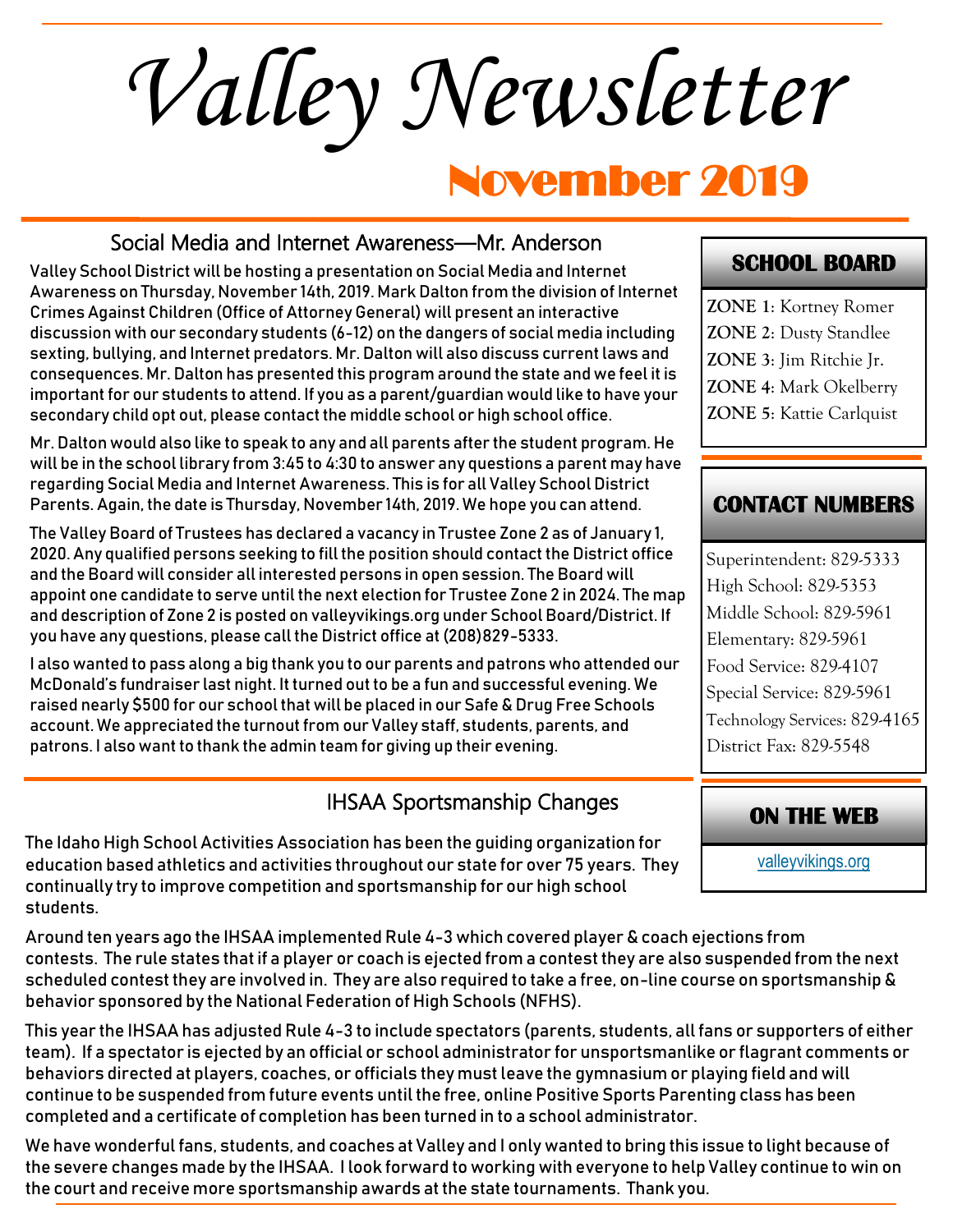# High School Boys Basketball—Coach Hardy

The first day of boys basketball practice is on November 15th. All boys must have a current physical on file before they can begin practice. Students in grades 9th & 11th must have a physical after May 1, 2019. Students in grades 10th & 12th can use one from last year. There will be a mandatory family night for coaches, players, and parents on December 2nd at 6:00pm. I am excited for the upcoming season and looking forward to a fun year.

#### Valley Rec Basketball Registration—Rob Grant

The Valley Recreation District will be offering online registration for the upcoming basketball season, for grades 3rd– 6th. All detailed information will be posted on our website starting November 2nd. The deadline for this program will be December 1st (valleyrecreationdistrict.com). The cost is \$30 with a shirt and \$20 without. The shirt is the reversible jersey used for flag football, soccer, and basketball. This process is simple and only requires creating an account. Your account is secure and only accessible to you and hopefully will make things more convenient. Just click on the "create account button" located in the upper left corner of our home page and fill out the questionnaire. This is a onetime process and will remain there throughout the duration of your involvement with the programs offered by the Valley Recreation District. You can access your account and make changes anytime you want. Once this is completed go back to our home page and click on the basketball registration window and complete the registration process. The online fees will have an additional 3% + \$2 processing fee. You can also click on Parent Resources for more information. We cannot offer signups during school hours. If you have any questions please contact Rob Grant at 208-731-5022.

# Middle School Cross Country—Coach Hunter & Coach Christensen

Fielding the largest Valley Middle School cross country team ever was a task for Mrs. Christensen and Mrs. Hunter this year. 28 student athletes completed the season and they were a great group to work with. Running on courses which included bee infested mountains, golf courses and canal roads they learned about the sport of cross country and about themselves. They also learned about working as a team and helping each other out. It was quite the crowd but they were always working and improving. The boys team capped off the season by winning their final meet at Gooding against 10 3A and 2A schools. The girls were third which was also a super achievement. The coaches would like to thank the parents and kids for a great season.

# High School Cross Country—Coach Hunter & Coach Christensen

Both girls and boys teams qualified for the state meet in Pocatello, Saturday, November 2nd at the Portneuf Wellness Complex. The girls run at 1:15 and the boys run at 2:30. A young Dietrich team pushed our girls in the first two miles of the race. It took five season records, a course record and a big PR by Makenna Kohtz to earn 2nd place and a trip to State. Analine Gonzalez and Caitlyn Whitaker lead the team with 6th and 9th place finishes. The boys won their seventh straight district championship. Garrett & Kyle Christensen, Alejandro Recendez and Jadon Johnson were top ten finishers.

#### High School Volleyball—Coach Clark

The Lady Viking Varsity Volleyball team beat Raft River in two exciting matches to make it to state this year. State will be in Lapwai on November 1-2. Not only did we make it to state but we are also the Academic State Champions for the second year in a row. This is a huge accomplishment for the team. I want to thank all the parents for the continuous support through meals, snacks, etc. Thank you to Booster Club for the meals and treats. Thank you to all the fans who showed up for all our games and showed up and cheered for us at districts. Thank you to the girls for showing up daily and grinding it out. Your hard work and dedication didn't go unnoticed. Great job on an exciting and successful season. I know a lot of people will be rooting for you to succeed at the state tournament.

#### Veterans Day Assembly—Mr. Hardy

Valley Newsletter We would like to invite our community to join us in the new gym for an assembly to honor our veterans on November 12th at 9:00am. Also, we would love to have as many veterans as possible come for a breakfast at the school at 8:00 am. If you know a veteran or have someone in your family that would like to attend, we would love to have them join us on this special day.